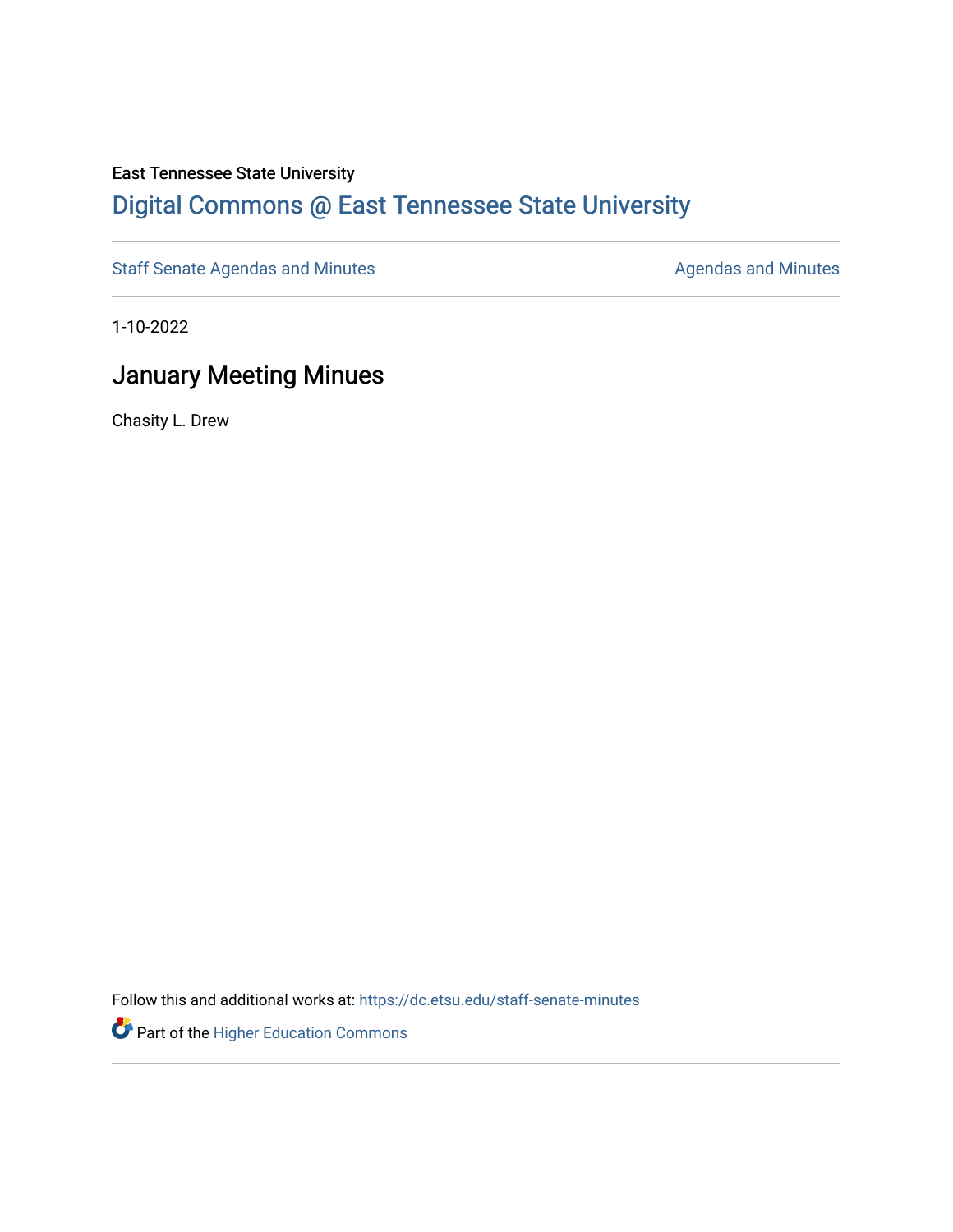



## **Meeting Minutes**

**Staff Senate** 

10-January-2022 2:30pm – 3:30pm

#### **I. Call to Order**

President Fulkerson called the meeting to order at 2:30pm. The meeting was conducted via Zoom on Monday, 10-January-2022.

#### **II. Roll Call –** *via Zoom Reporting*

Members present: *Bays, Gwen; Canter, Vanessa; Darden, Margaret; Drew, Chasity; Finney, David; Fletcher, Erica; Fulkerson, Joy; Greene, Cody; Higgins, Shelly; Horne, Kathi; Johnson, Anthony; King, Kimberlyn; Lowe, Trish; Mann, Ronald; Massey, Candy; Mayberry, Jennifer; McCarty, Don; Moore, Skylar; Rainbolt, April; Robinson, David; Robinson, Hazel; Sawyers, Amanda; Street, Tory; Thompson-Joseph, Liz; Webb, Cathy;* 

Members absent with permission: *Ly-Worley, Barbi; Thompson, Brian;*

Members absent: *Abdelnour, Yaritza; Caughran, Patricia; Early, OJ; Edwards, David; Gosey, Annette; Hooven, Suzy; Maupin, Crystal; Murphy, Stefanie; Pritchett, Chanc; Roberson, Veronica; Scalf, Christie; Williams, Alison*

#### **III. Approval of Previous Meeting Minutes**

President Fulkerson called for a motion to approve the minutes from the last meeting.

Motion: David Robinson to approve

Second: Maggie Darden

Discussion:

Pass/Fail: All members present and eligible voted in favor. The motion *passed*. Abstentions:

#### **IV. Treasurer's Report –** *David Finney*

- 1. Accounts balances
	- a. Main Account \$11,451.72
	- b. Holiday Drive \$2,627.58
	- c. Community Benevolence Committee \$2,281.25

#### **V. Vice President's Report –** *Anthony Johnson*

1. University Council—return policy approved; this will be posted soon ETSU's policies all on one webpage; some of these are TBR policies, but the webpage will be all the policies ETSU will be governed by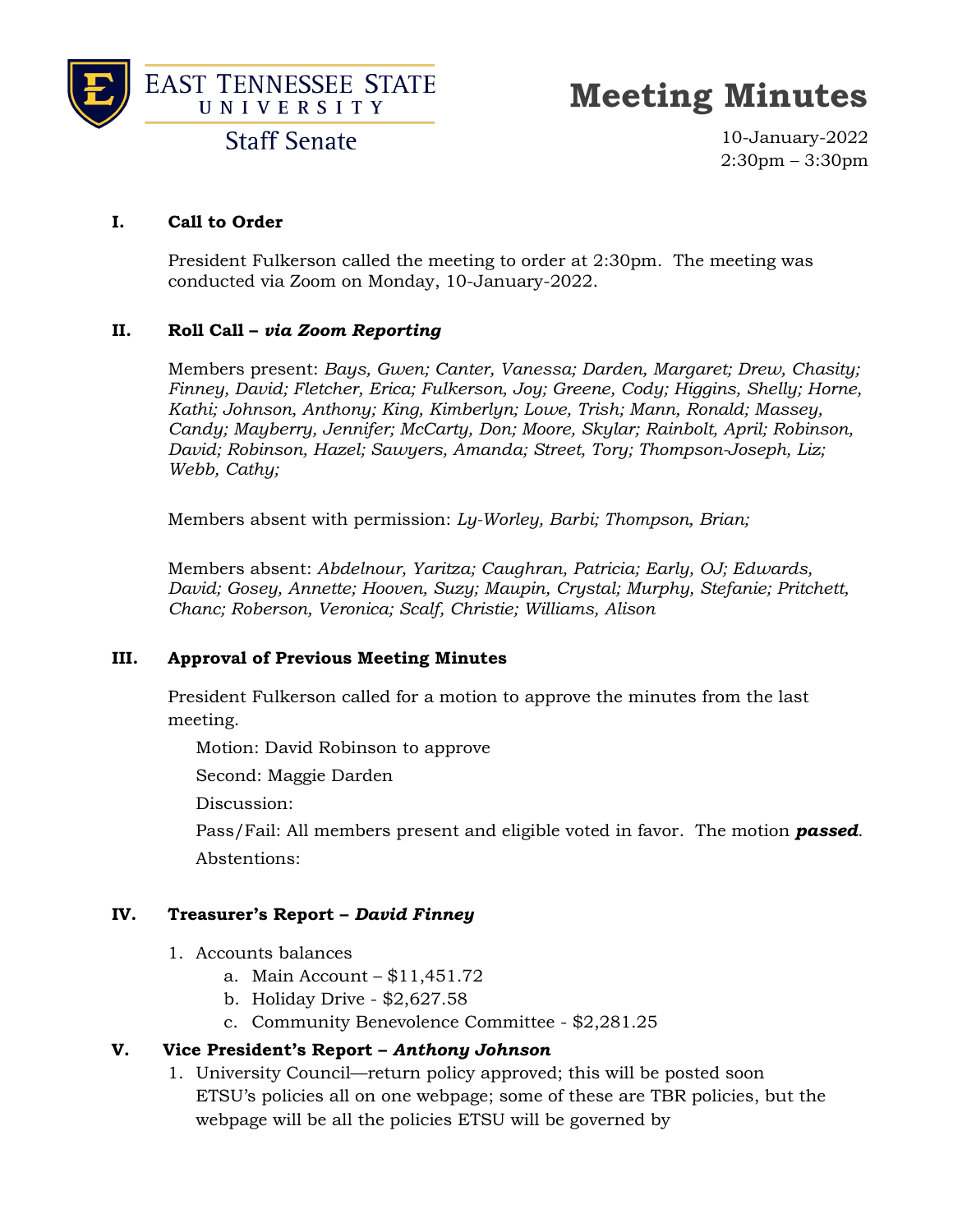

## **Meeting Minutes**

**Staff Senate** 

10-January-2022 2:30pm – 3:30pm

- 2. Dr. Noland's report—COVID recommendation email will go out, Bucs are Back website
	- a. State legislation begins soon; we have our representative in Nashville
	- b. Campus projects for funding will be discussed either from THEC or the governor's budget; Brown Hall remodel, campus center building, deferred maintenance dollars
	- c. Some institutions have delayed the opening of their spring semester, ETSU does not expect to change our opening plans or our teaching modalities; expecting our retention numbers to be up, so no changes to the budget is expected
- 3. Enrollment Services & University Marketing have new marketing and branding initiatives, so expect that we will see some new things coming out from ETSU to promote the institution
- 4. 125 Chap. 2: finished with the community engagement aspect; finalizing all the information to a report and will be given to the Board of Trustees in February; will then move in to the implementation phase and making those initiatives happen on campus.

SACS COC reaffirmation meeting is coming up in 241 days

#### **VI. President's Report –** *Joy* **Fulkerson**

1. Dr. Noland agreed to a Town Hall, February 23, 2022 in person in the Culp Auditorium, not sure about streaming options at this time; we were hoping for an earlier date; however, it is understandable considering we would have been in school for some time, the state legislature would have been in session, also final reports will be available for the Committee for 125 which goes to the Board of Trustees on February 18th.

a.if you do not feel well stay home; we have your back and will help if your supervisor is not cooperative; the President message to supervisors is to be flexible and offer grace during this time

- 2. Hosting a joint Town Hall with Lori Erikson in the next two weeks; Lori is speaking with the university leadership to address teleworking policy or procedure or protocol or process and we should have more information available soon; currently operating on a temporary policy that will expire soon
- 3. Hoping to solidify a date for the Staff Picnic in the coming weeks
- 4. If you are interested in serving in a leadership position with one of the committees, please contact Joy
- 5. David Robinson and Liz Thomas-Joseph are serving as your representatives on the stow dean searches in the College of Business sand Technology and the College of Arts and Sciences.
- 6. Moving forward with ombudsman role and responsibilities; no updates at this time, but hopefully we will have more information in February.